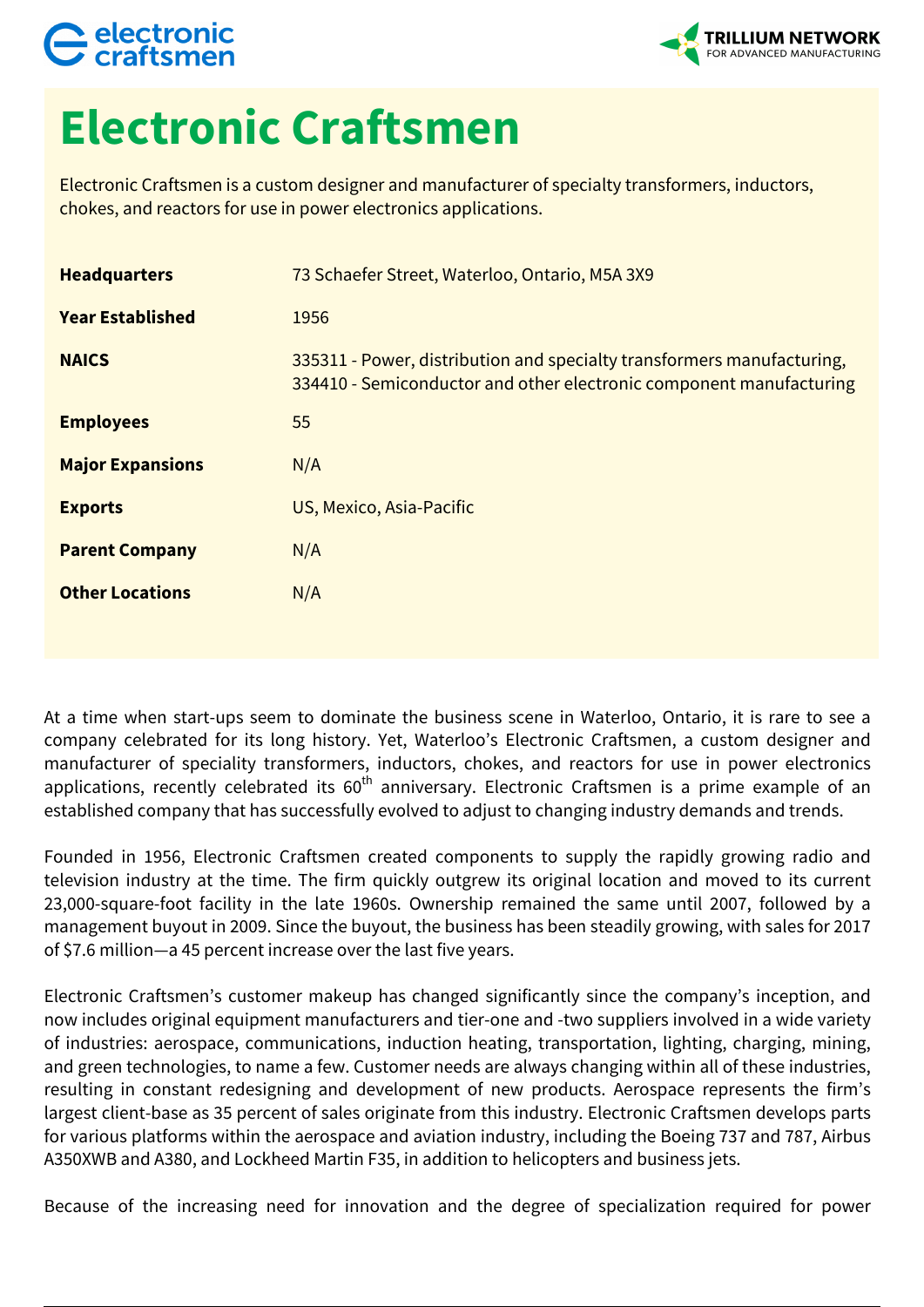## electronic



electronics, Electronic Craftsmen has evolved away from selling standard products for mass production. Blaine Gray, Vice President and Sales Manager, notes that he sees more value in creating highly specialized parts as opposed to standard parts seen as commodities in the industry. Gray sees a competitive advantage in working closely with customers to design end products that are perfectly suited to their needs and states that many customers are seeking out smaller suppliers like Electronic Craftsmen, preferring the more collaborative relationship found with businesses of this size. Accordingly, Electronic Craftsmen has established numerous long-term, mutually beneficial relationships with its customers.

E Craftsmen's Waterloo location has aided the firm in developing these strong relationships. Gray reports that their proximity to the Greater Toronto Area makes it convenient to remain in close contact with many of its customers and provide fast, comprehensive service throughout a contract's duration. Further, strong customer relationships have fostered Electronic Craftsmen's reputation as a top supplier, leading even more firms to seek out its services. This benefit has allowed Electronic Craftsmen to save on marketing expenses and invest more in product development.

Although many firms actively seek out Electronic Craftsmen through referral, Gray does recognize the need to utilize some marketing strategies and partnerships to attract new customers. Therefore, Electronic Craftsmen works with a local digital strategist to effectively run Electronic Craftsmen's website and social media platforms to increase organic search engine visibility. In addition, the company is a member of the Transformer Association and the Ontario Aerospace Council, which enables communication and collaboration with both customers and suppliers through member events and meetings, as well as inexpensive access to tradeshows.

Electronic Craftsmen tries to take advantage of government aid programs when it can, but the low volume, high mix nature of its business makes this difficult. On occasion, the company has used the Canadian Scientific Research and Experimental Development Tax Incentive Program (SR&ED) to help fund new product development. However, this program requires a substantial amount of research and development to be focused on a specific product or product group, and Electronic Craftsmen designs 250 unique new products annually. Of these 250 new designs, approximately 40 percent become prototype parts for customer use.

Given the vast number of new designs that the company sees, Electronic Craftsmen's operators are the key to the company's success. Electronic Craftsmen employs over 40 operators and quality control staff, all of whom work in the factory and are responsible for following detailed manufacturing documents to generate high-quality finished products. No specific education is necessary to excel at this task, but operators need great dexterity because many of the products are very small and must be constructed with extreme precision.

When touring the facility, it is clear that the operators are highly valued and appreciated; Gray praises his employees, commenting that they are extremely skilled and professional. Gray states that when he is recruiting employees, he is looking for people who can communicate clearly and effectively, as well as those who can fit well with Electronic Craftsmen's open and collaborative culture. Once an employee is hired, a great deal of hands-on training is undertaken to facilitate their development.

The experts at Electronic Craftsmen love a challenge, and they are dedicated to meeting customers' specific needs and providing the highest-quality products in the market. The company's database of well over 10,000 unique designs is a testament to this commitment to customization. Electronic Craftsmen's ability to adapt is the reason the firm has survived 60 years, and it will surely allow this thriving company to